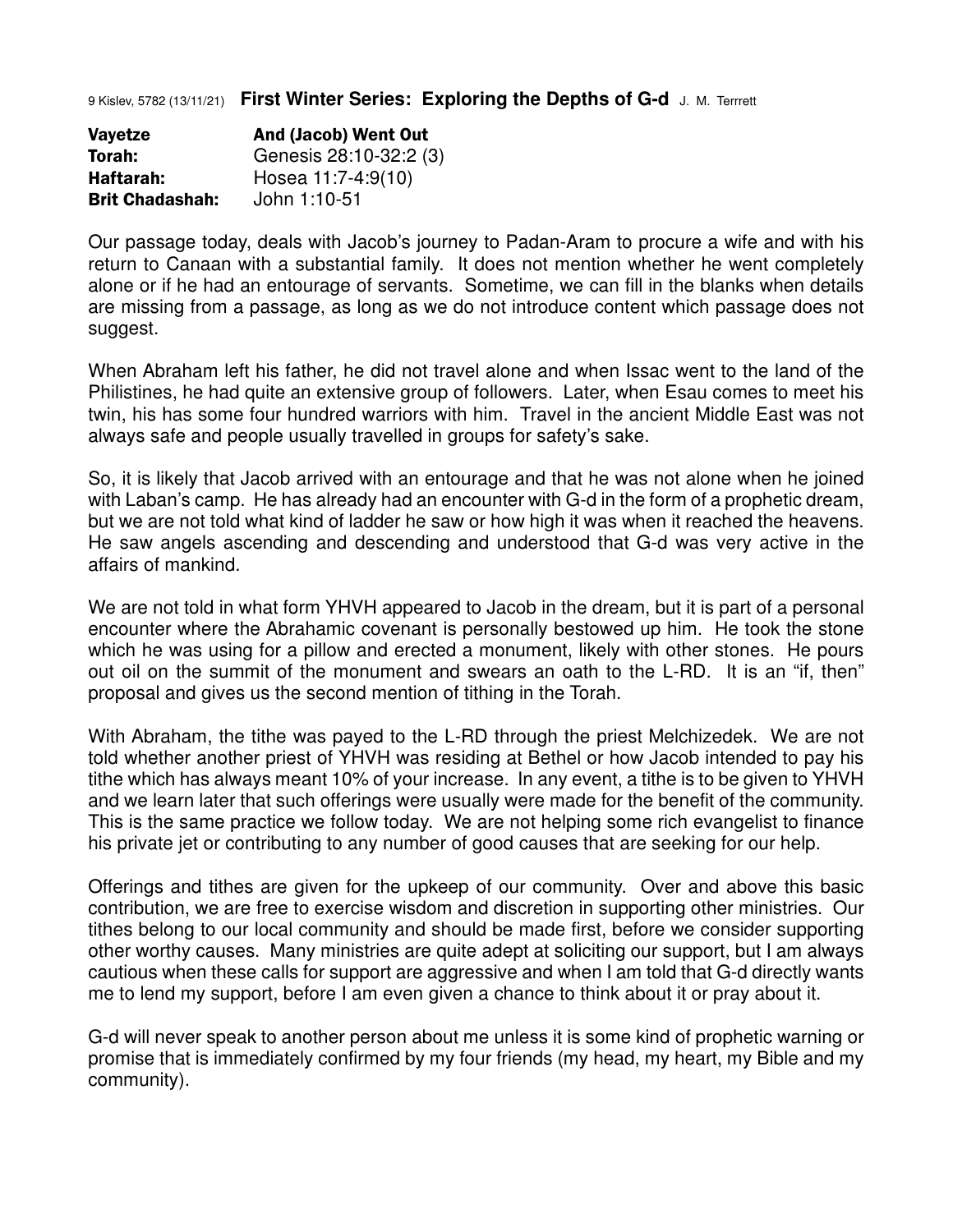It is too easy to be scammed by elaborate sales pitches that want to obligate us into giving like other sales people who want to separate us from our money. Let us know if you have questions about any group or individual you are considering supporting.

Jacob is no longer a young man when he arrives at his uncle's camp or village. Our passage says that Laban welcomed Jacob to his house. He may have had a permanent residence while his flocks were kept on the move looking for fresh pastures.

Jacob spends a month before he asks Laban for his younger daughter to become his wife. He serves seven years for this privilege and a wedding takes place. At this time, the celebrations lasted one week and a special tent was set up so that the couple could go in and enjoy each other in the midst of all the feasting and celebrating.

When Jacob wakes up in the morning, he discovers that he has been having relations with Leah, Rachel's older sister. The lighting in the tent was likely so dim that he did not see who it was who came into his tent. Two things happen after he makes the discovery about Laban's deception. He is told that he can work another seven years for Rachel, but has to finish the week with Leah first. When he agrees, is also given Rachel and would have spent another week in the bridal tent with the younger sister.

Over the next seven years and probably into the twenty years that Jacob served Laban, a kind of competition occurs between the sisters. They each give Jacob their female servants and with these four wives, Jacob conceives twelve sons and at least one daughter. Later Laban refers to his grandchildren as his sons and daughters, but the names of Jacob's other daughters are not given.

Each of his sons is given a name where one wife is taunting the other and you have to be very careful about attaching prophetic meanings to their names. They will eventually turn into twelve tribes plus one (Levi), but their first years are spent watching their father grow incredibly rich as he cares for Laban's flocks. We learn later that he also has to fight off marauders and even wild beasts which attacked his flocks.

He hears Laban's sons claiming that he has stolen their father's sheep and before they are able to follow up and use violence against Jacob and his family, Jacob is warned by YHVH to head back to Canaan. He has about a seven day head start on Laban, but Laban did not bring his flocks with him and he caught up with Jacob just before he entered the Promised Land. Laban's major complaint is that Jacob has stolen his family gods, which were likely little figurines which he believed protected him and blessed him.

Laban is warned by YHVH not to harm Jacob and really just wants his gods back. Rachel has hidden them under a camel's saddle and does not rise up so that her father can also search her hiding place. At this point, she has not yet become a monotheist (believer in one G-d) and wanted to cover all of her bases as she and the extended family faced the dangers of a long journey and the uncertainties of getting settled in a new land.

At this point, Jacob has quite a considerable camp and many thieves would have been tempted to rob him and even destroy the camp and take all of its wealth. After Jacob has dealt with Laban, he encounters a group of angels and called the place he was camping Mahanaim, which means the place where two camps met.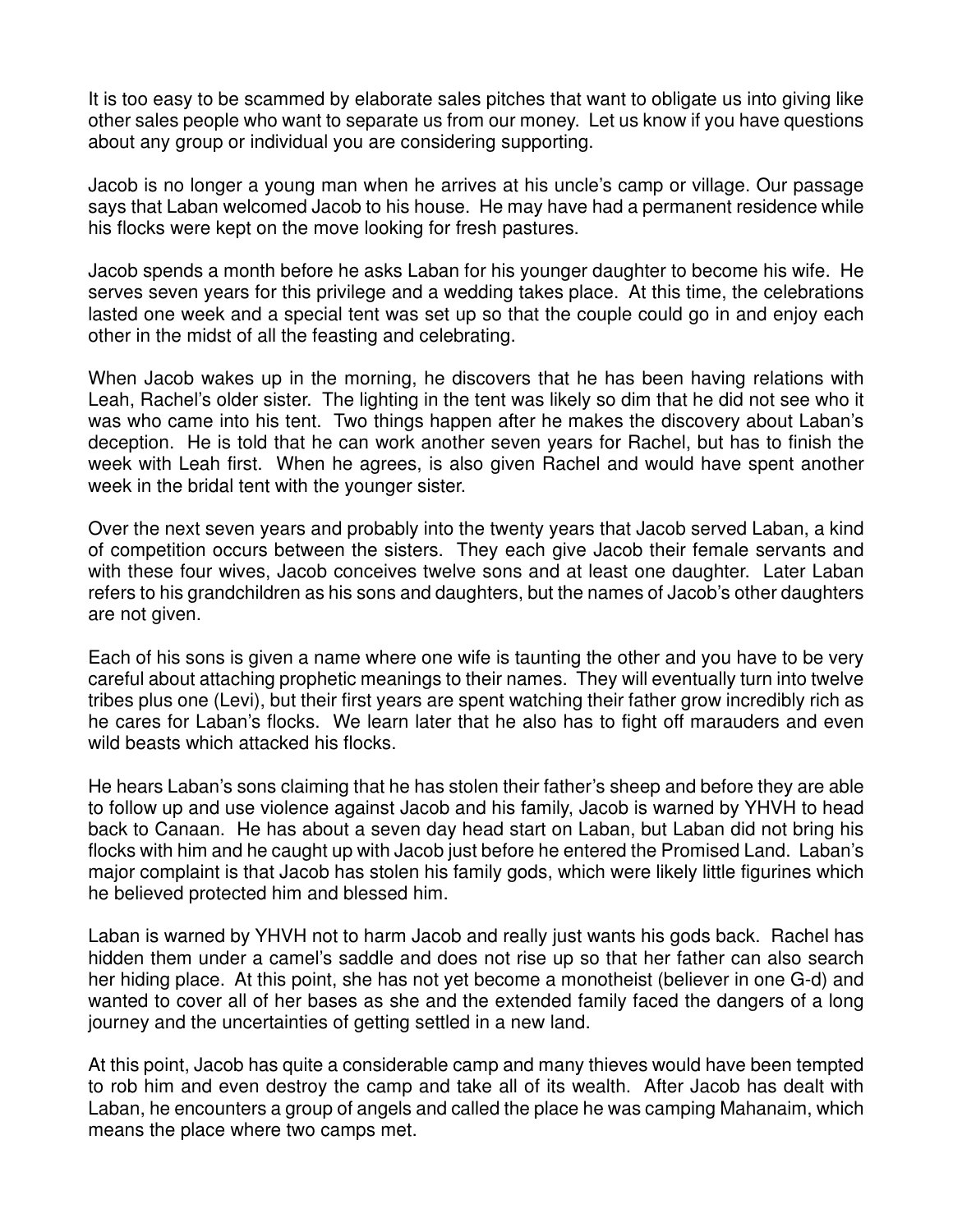## **Sermon: First Winter Series: Ephesians 3:14-21, Exploring the Depths of G-d**

Unfortunately, much has been made about the supposed different portrayals of G-d in the New Testament, versus that in the Old Testament. This is simply not true because everything which the New Testament says about G-d is either contained or reflected in the Old Testament. The New Testament is in fact a commentary on the nature and the identity of the Messiah and everything it says about the Messiah is deeply rooted in the teachings of the Old Testament.

Paul came to faith in Messiah later in life, because he vigorously held on to the non biblical teachings if the rabbis. Everything pointed to it being the right time for Messiah to come and Yeshua was born into the right family and was born in the right place. His ministry was indeed an ongoing fulfillment of prophecy, as was His death, resurrection and ascension.

Too often, people impose their own understandings on the Scriptures, instead of letting the Word say what it in fact does say. The charge that elements of our faith in Messiah contain non biblical elements is indeed false, as is any belief in the Messiah that does not point to Yeshua of Nazareth. He is the only true King Israel will ever know. How good are you at letting the Word of G-d be the foundation of all you believe and all that you practice?

Our passage begins with Paul saying that he bent his knee to the Father. Over the centuries, most traditional Jews have stopped the practice of kneeling, even though it has solid biblical support. It is both an act of submission and an act of worship as we learn to acknowledge YHVH for who He is and for what He is like. He is the one for whom both the heavens and the earth take their name. This is actually a way of expressing YHVH's absolute lordship over all creation.

Paul encourages us not to remain in the spiritual shallow end, but to plunge into the incredible wonder and richness of His grace, as we let His Spirit powerfully strengthen our inner man. It is too easy to become spiritually distracted as we wander through this life and too many who call themselves believers, give their lives to things which are not really worthy of our spiritual attention. Whta things are you paying attention to in your life?

It is not wrong to pursue a carrier in politics, or in medicine or even law enforcement, as long as we see our carriers as a means to express our faith and keep on giving our best to YHVH. He is more than worthy of our primary attention and we should serve Him vigorously as we wander as pilgrims through this life.

When our people wandered through the wilderness, the presence of G-d remained the centre around which their lives and the camp revolved. While the temples stood, they were a focal point of our people's spiritual attention. Today, instead of dwelling in a building, Messiah wants to dwell in our hearts and lives through faith. I am not waiting for a third temple to be built, so that the fullness of the Father can once again dwell in our midst. I want the fullness of G-d to dwell in my heart as I spend my life being a worthy spiritual temple of faith.

I want this dwelling to be rooted and founded in love, both because of all YHVH has done for me and because of all that Messiah accomplished on the cross and all that He will accomplish when He ushers in the everlasting kingdom over all the nations and generations of mankind. If our life focus does not centre on the wonder of YHVH, we are not seeing things as we should.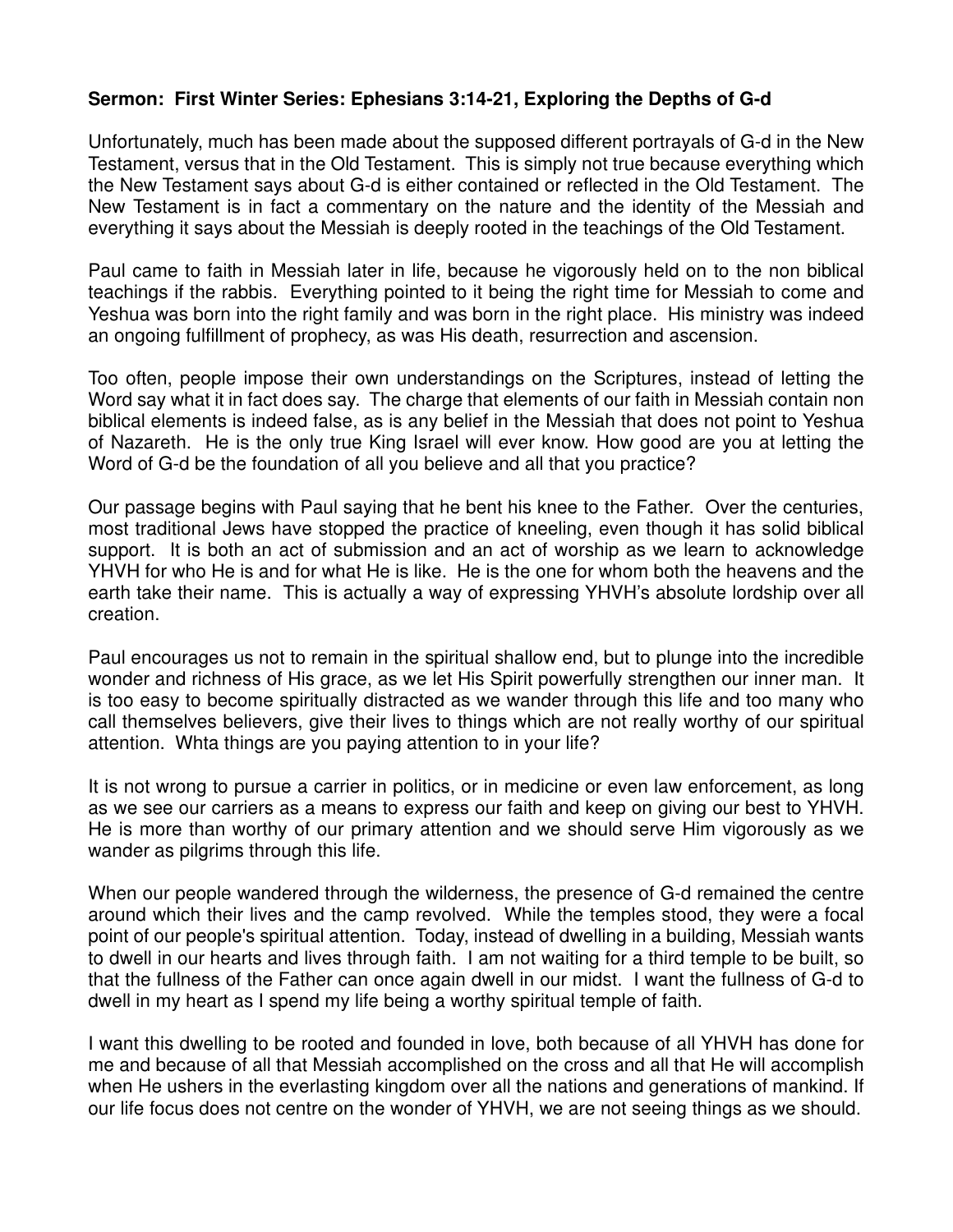Paul goes on to describe the wonderful love of our Redeemer with four dimensional indicators. He begins with its width, because there is no one and nothing that it cannot touch, as it spreads out over all creation. Just so we begin to get it, Paul goes on to mention its length, which is endless and really beyond our ability to measure.

He goes on to describe Messiah's love as endlessly deep and endlessly high. This is the level and kind of spirituality we are called to experience, no matter what else is going on in our lives. It is said of some people that they have hidden and mysterious depths. As believers, we would take this statement even further and say that there are incredible depths in our Messiah which we should be energetically exploring.

This is not a call to some kind of mysterious mysticism where the hidden or secret things of Gd are revealed. The secret things of G-d will never be revealed, but this does not include the incredible depths of His love. I once met a lady who kept having such supposedly amazing revelations from G-d and told me that the Spirit revealed to her that the resurrected Messiah smelled like roses. It was such a silly claim to make, that I think she needed to wake up and really smell the real roses.

Other mystics, both Jewish and Gentile claim to have unearthed things about G-d which His Word neither reveals or even indicates. In Judaism there are groups of Kabbalists to whom some supposedly amazing hidden things have been revealed. Kabbalah is a Hebrew word which means to receive and there is a popular song about our need to reach out and receive the Sabbath as if it were a bride.

Believers are the bride, not the Sabbath and we receive the Sabbath, every time we observe it. They go on to say that the shechinah (glory) of G-d is broken into seven shards and that one of them is hiding in the Western Wall. To remedy the situation four specially selected Jewish people died and recently went into the spirit realm and when they have gathered enough power, they will re-emerge from this realm and put the shechinah back together as they inaugurate the everlasting Messianic kingdom.

We do not serve some kind of spiritual equivalent of Humpty Dumpty who needs help to be put back together again. Our G-d is unbreakable and there is no such thing as a spiritual realm for special people to enter. Messiah does not need anyone's help to establish His everlasting kingdom and no part of G-d is hiding in the western wall. G-d is everywhere and His special shechinah presence resides in Heaven and will one day be revealed when Messiah returns.

In the mean time, we are called to let Messiah dwell in our hearts through faith, as we plunge into the depth of G-d's love in our Messiah and experience the richness of His glory. This does not mean to come up with weird and extravagant hidden revelations from G-d, but to see His hand, both in the world around us and in our own hearts and lives.

Paul lived through some very amazing experiences, but none of the things which happened to him could compare with the wonder of the love of Messiah which always sustained him. In fact, he even says that the meagre tribulations he has encountered, are not worthy to be compared to the measureless weight of glory which is waiting for him. Are you aware that this same enormous measureless weight of glory is waiting for each of us, if we only had eyes to see it. King David was often in great danger and spent a long time as a fugitive pursued by King Saul. Yet his Psalms are some of the most peaceful Scriptures in the Bible. They also refer to a deep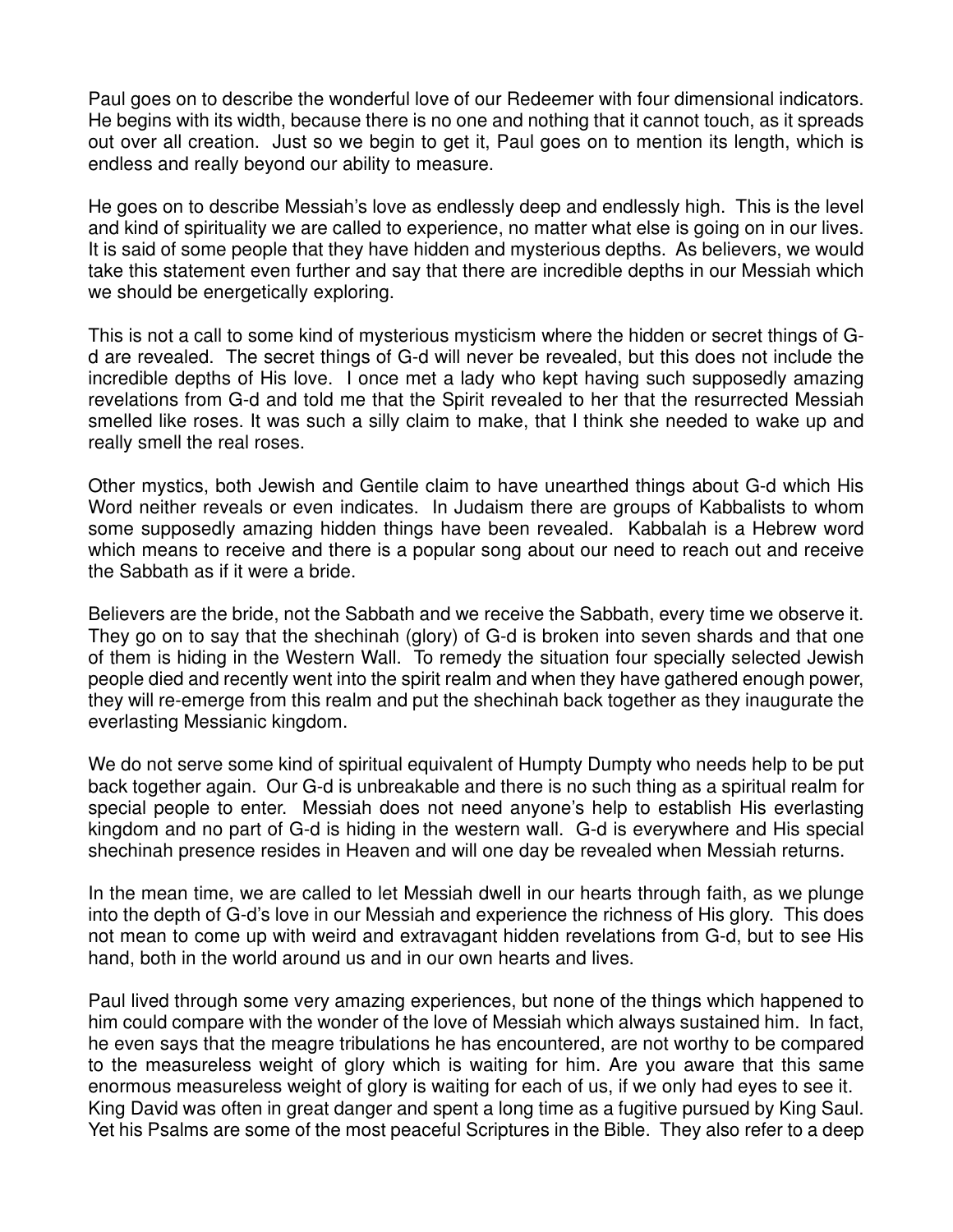relationship with G-d and a great longing to spend time in G-d's presence. Some of us may go through periods where we are in danger or are under great stress. It is never a matter of considering the things which we are going through as measures of how close we are able to draw to YHVH or how deeply we can experience His love and grace.

As we deepen our faith and see the hand of G-d active in our lives, we come to realize the wonder of His love and His protection and provision for those who wholeheartedly seek Him. This is not so much a matter of how much time you spend on activities of a religious nature, as it is how thoroughly you welcome the Messiah into every part of your life as you wander as a pilgrim through this life.

In fact, Paul ends this portion by mentioning that the love of Messiah surpasses all knowledge and as we grow in our involvement with His great love, we can filled with all the fullness of YHVH. This does not mean we will be dwelling behind the veil and have our faces shine because of this great presence. It is also not some kind of strange mystical experience where we leap tall buildings and frequently spend time walking on water.

It is the peaceful confidence that we develop as we come to see the hand of G-d working both in our hearts and in our lives. We may still go through intense trials and great tribulations, but both our final destination and Messiah's daily presence in our lives becomes the single greatest reality we experience on our journey through this life.

It is also not a place we arrive at, like a static location. It is a state of constant renewal where our spiritual digestion give us both a view of life and an experience of life which is beyond the ability of anyone to experience, except as a believer in the Messiah. Good things can happen good people across the globe and even bad things can happen to good people and even in the Messiah we are not promised perpetual victory in every experience of our lives.

But being fully aware of our final destination and of His hand in both our lives and in our hearts, gives us a powerful spiritual experience like none other. We may not end up rolling around on the floor or foaming at the mouth, even as we scream at the top of our lungs. It can both be quiet and also quite boisterous, or it can be both.

It can be a constant which we experience in everything and at every stage of our lives. In another place Paul says that G-d makes all things work to our benefit, even as we experience great sorrow and severe persecution. It does not make us somehow become bullet proof where we live unaffected by the slings and arrows of outrageous fortune. It does make us look for His hand and His provision in all that we encounter. Sometimes He leads us beside quit waters and sometimes He just provides a way of escape so that we can endure what we are going through.

If we know who He is and if we give Him control of our hearts and lives, as we plunge into an exploration of His great love, then there is a sweetness which can turn even the bitterest experience into an encounter with our King. We begin to see our troubles and those of this fading world as nothing more than Messianic birth pangs that will only last for a few moments in light of the wonder and power of eternity. This level of spiritual intensity is something we are all called to, to the Jew first and also to the Gentile.

None of the great heroes of the faith always had it easy and those who claim that believers should always have an amazing time free of pain and other troubles, misunderstand how the